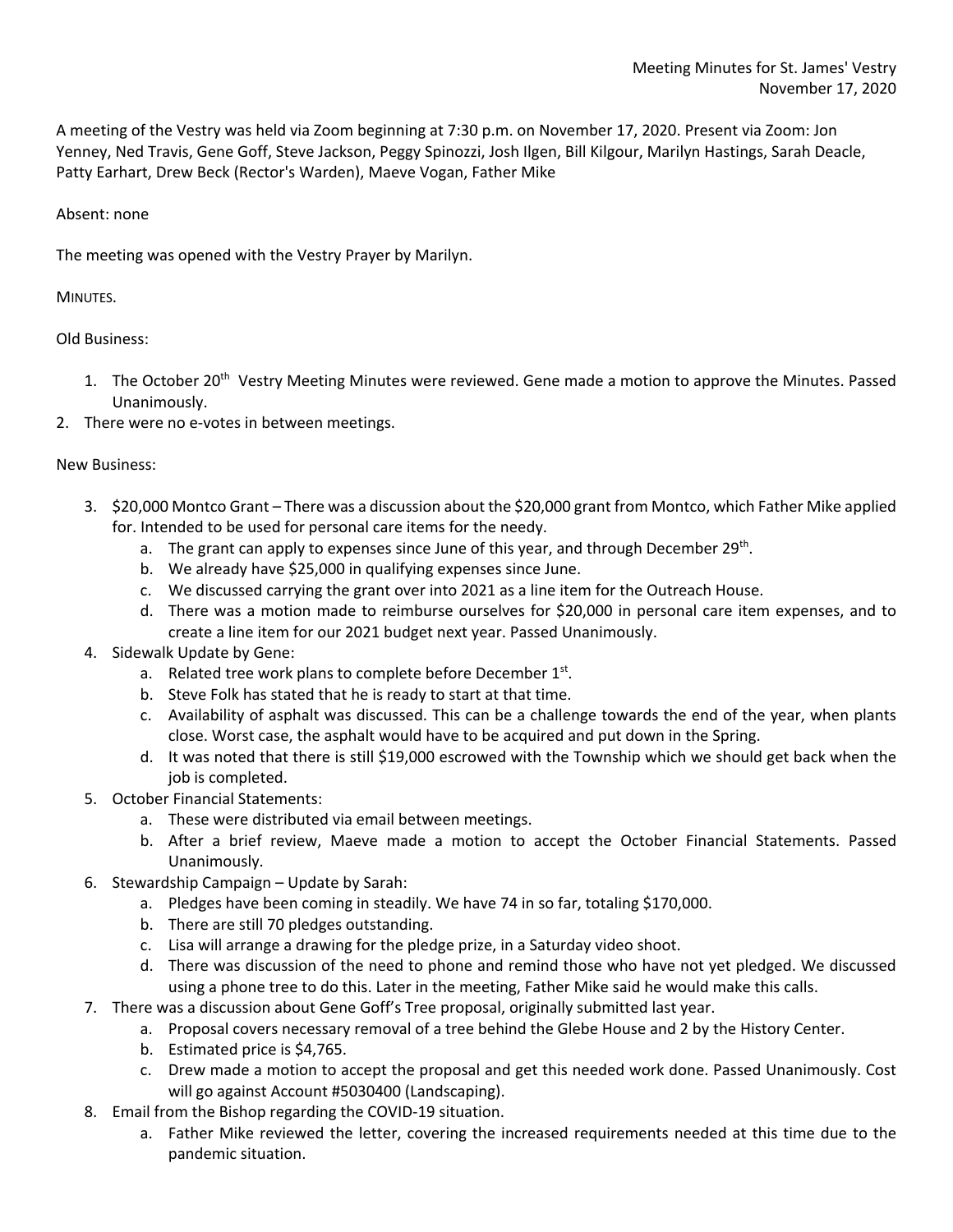- b. One immediate impact is that we will move back to 100% virtual services for a three-week minimum. We are expecting it to last longer.
- c. It was noted that groups such as the scouts, AA, and others have been meeting outside of the church, which can continue at this time. The Scout food drive will be outdoors at the Outreach House this weekend.
- d. It was suggested that the letter from the Bishop be shared with all parishioners, which Father Mike will arrange.
- e. There was some discussion about services, especially during Advent, and whether it would be possible to hold outside service(s) safely. No conclusion but it will be considered by Father Mike.

Commission Area Reports:

- 1. Financial Phil
	- a. Phil noted that we recently received a \$5,000 gift from an estate donation.
	- b. PPP grant Phil now has the form needed to file for forgiveness of this loan/grant.
	- c. We received a \$10,000 escrow check from the Township this week.
- 2. Outreach Peggy provided an update.
	- a. A written report from Carole was distributed previously.
	- b. The mitten tree plan for 2020 was discussed. As detailed in Carole's Report, COVID-safe pick-ups of mittens have been arranged for the coming week. There will be COVID-safe curbside drop-offs of gifts in December.
	- c. Jon made a motion to accept the Outreach report. Passed Unanimously.
- 3. Communications Drew
	- a. No updates for this meeting
- 4. Buildings & Grounds Gene
	- a. The Bell Tower work has been completed and looks good. No leaks apparent so far from recent rain.
- 5. Education
	- a. Lauren has a written report which Father Mike will distribution.
	- b. There will be a Virtual pageant this year due to COVID, and we continue virtual Sunday school classes.
	- c. The choir continues, limited to 8 people.
- 6. New Member Ministry
	- a. No updates for this meeting.
- 7. Parish Life
	- a. No updates for this meeting.
- 8. Financial:
	- a. No additional Financial updates for this meeting.

## Additional business:

There was discussion brought up by Sarah about the desire to identify parishioners who may be challenged one way or another during this Pandemic. There was discussion about establishing a subcommittee to focus on identifying and helping parishioners in need. Father Mike said he would make a note for Happenings, to help identify those in need.

Father Mike noted that Rob Bradfield is no longer our Sexton. James Dunham will provide the services, which are generally odd jobs about the church. Gene made a motion to authorize paying Jim for 6 hours per week of Sexton services. Passed unanimously. To be charged to Account #5112004 (Sexton).

Gene noted that there is an Eagle Scout project underway, to enclose the utility room downstairs. I should take about two weeks to finish. Maeve suggested the Scout should be recognized in church for his work, which we will do.

Maeve noted that if anyone is interested in being a lay reader on December 19<sup>th</sup> at the St James' cemetary, please contact her.